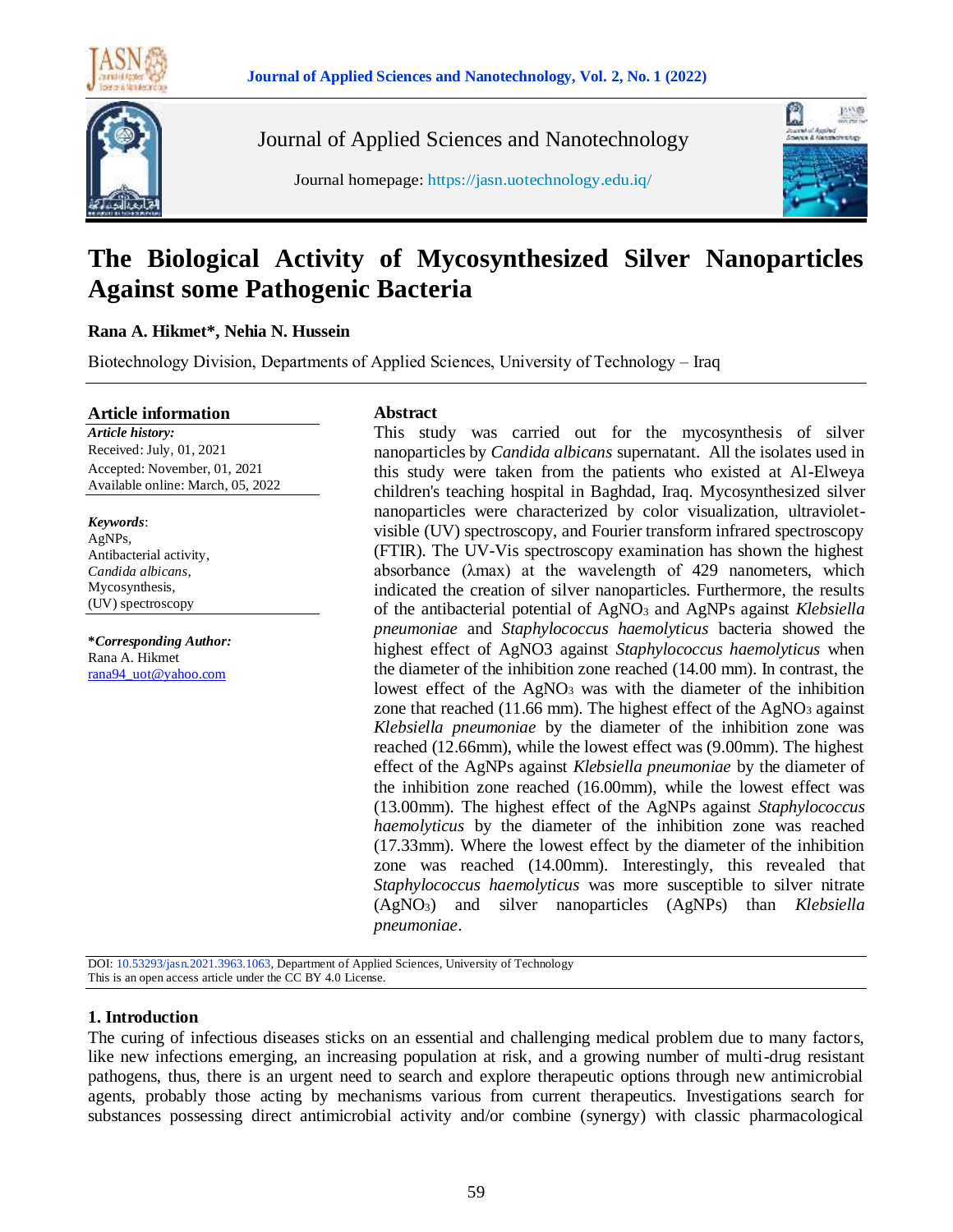agents. In addition, recent directions have also looked for products that can restrict the expression of attributes in microbial virulence or activate host immune defence mechanisms [1, 2].

Nanotechnology is a relatively recent branch of science concerned with the synthesis and application of nanoparticles (NPs) with sizes ranging from 1 to 100 nanometers. Many reasons behind this interest such as the unique physicochemical features, including antibacterial properties, catalytic activity, optical properties, electronic properties, and magnetic properties, NPs have been widely researched [3].

Among the different kinds of metallic nanoparticles, silver nanoparticles can be highlighted for their broadspectrum antimicrobial potency. These nanoparticles adhere to the cell walls and membranes of microorganisms to reach the interior of the cell. They broke the cellular structures, induce reactive oxygen species(ROS) production, and changed signal transduction mechanisms. Several studies reported applications in which good results have been obtained using silver nanoparticles (AgNPs) for the control of pathogenic microorganisms in the fields of health and agriculture [4-6]. Various metals such as Ag, Au, Zn, and Cu have been subjected to nanoformulation for many beneficial applications by adopting different physical, chemical, and biological methods, Biosynthesis of nanoparticles (NPs) can be performed using organisms like bacteria, fungi, and plants or their products, which act as reducing and stabilizing agents. Biosynthesis is relatively simple, clean, sustainable, and economical, and provides excellent biocompatibility in nanoparticles [7, 8]. The fungi, primarily yeast, represent a suitable option for large-scale green nano production. The mechanism of nanoparticle production using fungi is different because fungi excrete large amounts of enzymes used to reduce silver ions to metal nanoparticles [9]. The mechanism of biosynthesis of NPs by using fungi may be intracellular or extracellular. Several studies demonstrated the biosynthesis of extracellular silver nanoparticles utilizing many fungal species. The second method is most widely used because the releasing of NPs from the cells is simpler and easier than the intracellular mechanism. Also, extracellular biosynthesis not required complex procedures for separation and purification steps.

Nonetheless, the NPs dispersion must be purified to eliminate fungal residues and impurities, which can be achieved using simple filtration, membrane filtration, gel filtration, dialysis, and ultracentrifugation [10, 11]. There are many studies on the use of filamentous fungi to manufacture silver nanoparticles, but the use of yeasts, especially *C. albicans*, is limited. Although *Candida* spp. live as normal flora in the human body, in people with a low immune system. They can work as pathogenic microbes and cause disease (candidiasis). The most common *Candida* spp*.* isolated from patients with candidiasis is *C. albicans*. So the importance of this work lies in the possibility of synthesizing silver nanoparticles using this yeast because of its pathogenicity, and most nanoparticles preparation methods utilize molds. Most studies aim to use nanoparticles as an antifungal for *Candida* spp. because of their high pathogenicity. The main object of this study is to use *C. albicans* for extracellular mycosynthesis of silver nanoparticles (AgNPs) and their bacterial growth inhibitor activity against *K. pneumoniae* and *S. haemolyticus*.

## **2. Experimental Work**

## **2.1. Chemicals and Reagents**

Chemicals and reagents were obtained from private scientific offices in Baghdad, Iraq. Sabouraud dextrose agar medium (Liogilchem-Italy), Potato dextrose broth medium (Condalab-Spain), Blood agar medium (Difco-USA), MacConkey agar medium (Difco-USA), Mannitol salt agar medium (Biolife-Italy), Mueller-Hinton agar medium (Mast-England), Normal saline (PiONEER–Iraq), and AgNO<sup>3</sup> 99.5% (AFCO-China).

## **2.2. Collection and Identification of Microbial Isolates**

Fifty isolates of *C. albicans*, and 15-20 isolates of each of *S. haemolyticus* and *K. pneomonaie* were collected from the patients that existed at Al-Elweya children's teaching hospital in Iraq. The specimens were cultured on specific selective media. After that, the samples were diagnosed morphologically, microscopically, and then diagnosed with the VITEK 2 system. After that the suitable strain of *C. albicans* was employed to the biosynthesis of silver nanoparticles.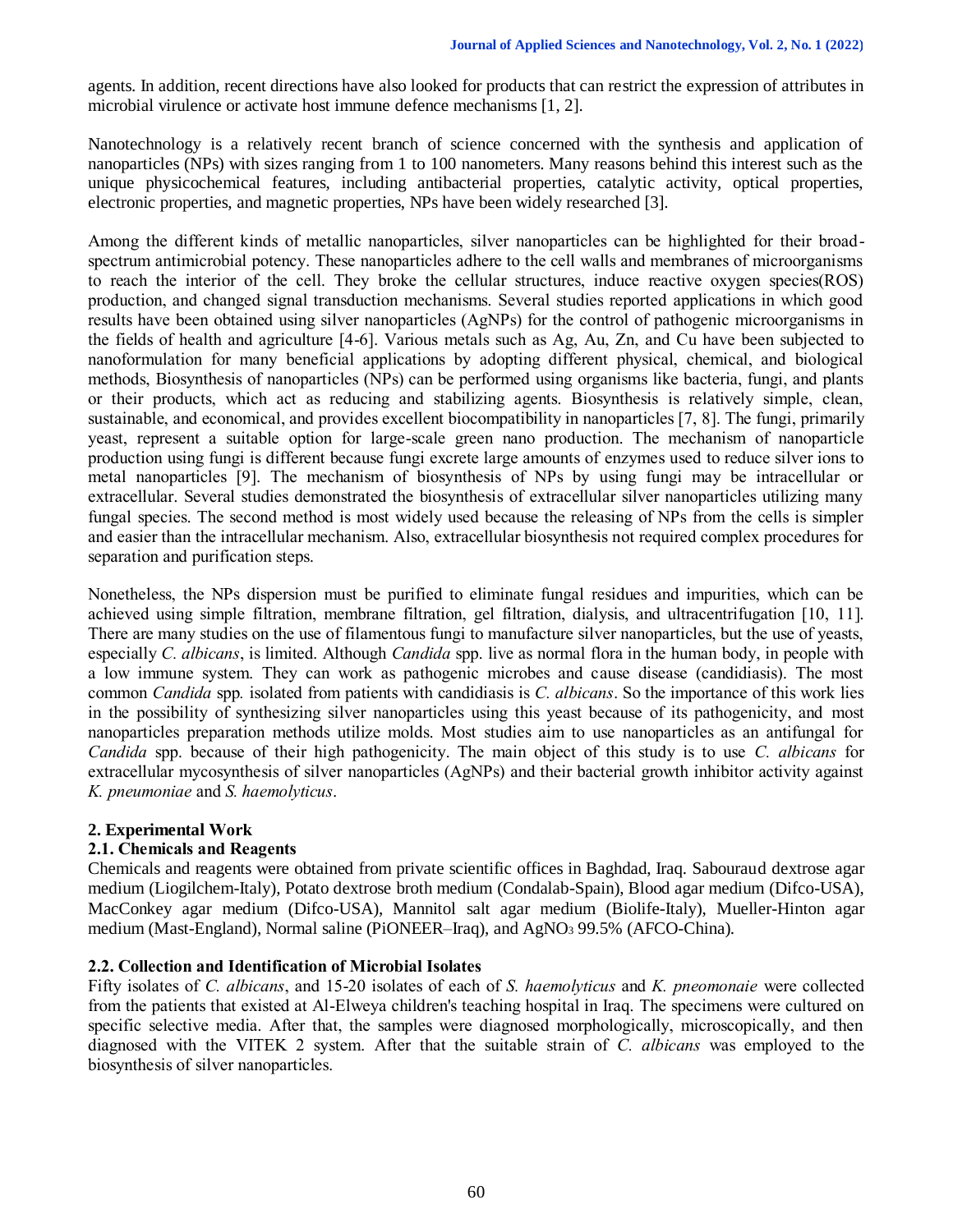# **2.3. Preparation of the Cultures Media**

All the cultures medium used in the study (Sabouraud dextrose agar, Potato dextrose broth, Blood agar, MacConkey agar, Mannitol salt agar, and Mueller-Hinton agar) were prepared according to the preparation methods that mentioned on a bottle of culture medium by the manufacturing company. First, they were sterilized in an autoclave under  $121^{\circ}$ C and 15 pounds per square inch for 15 minutes. After that, the culture mediums were cast in Petri dishes under sterile conditions inside the biosafety cabinet and saved at 4°C till they were being used [3].

## **2.4. Preparation of** *C. Albicans* **Supernatant**

The fresh characterized colonies of *C. albicans* were cultured in 50 ml of Potato Dextrose Broth (PDB) medium placed in a falcon tube. 250 ml can ensure aerated circumference for *C. albicans* growth through a clean and sterilized loop inside the hood. Then the culture is incubated for 48 hours in a shaker incubator at 37°C and 150 rpm. After the incubation period, 4000 rpm centrifuge centrifuged the growth medium for 30 minutes, the sediment was removed, and the supernatant was filtrate by a syringe filter with a diameter of 0.22 µm, the supernatant was stored at 4°C until it was used, this preparation method as previously described with some modification [12].

# **2.5. Preparation of Silver Nitrate(AgNO3) Solution**

In order to prepare 100 ml of 2mM of silver nitrate  $(AgNO<sub>3</sub>)$  solution, 0.0339 grams of  $(AgNO<sub>3</sub>)$  was dissolved in 100 ml of deionized water (Di), after preparing the solution was kept in an opaque condition, away from light, to prevent oxidation, and it was used later [13].

# **2.6. Extracellular Mycosynthesis of Silver Nanoparticles(AgNPs) by the Supernatant of** *C. Albicans*

10ml of *C. albicans* supernatant was mixed with 90ml of 2mM silver nitrate solution in a falcon tube and incubated in a shaking incubator at 37°C and 150 rpm for 24 hours in dark conditions. After 24 hours, the color alteration of the medium should be noticed to detect the formation of AgNPs, which is the first indication of the synthesis of the silver nanoparticles, this mycosynthesis method, as previously described with some modification [14]**.**

## **2.7. Purification of Silver Nanoparticles (AgNPs)**

The reaction mixture that contained silver nanoparticles was put in a centrifuge at a speed of 4000 rpm for 30 minutes three times with Milli-Q water to reject the medium residues and other impurities. This procedure was recurred at least three times to assure a better separation of AgNPs, this purification method, as previously described with some modification [12].

## **2.8. The Characterization of Silver Nanoparticles (AgNPs)**

After 24 hours of incubation at a shaking incubator at 37°C and 150 rpm, the color change in the reaction mixture was monitored visually to detect the formation of AgNPs. Next Silver nanoparticles were characterized using a UV-Vis spectrophotometer (UV – 1650 PC SHIMADZU, Chrom Tech, USA) in the Department of Applied Sciences at the University of Technology in Iraq. Before the UV-Vis spectrophotometer examination, the silver nanoparticles (AgNPs) were sonicated for twenty minutes, the existence of the greatest absorbance (λmax) and the production of AgNPs were determined using UV-Vis spectra of silver nanoparticles in the region of 200 to 800 nanometers, and deionized water used as a baseline. Finally, the mycosynthesized AgNPs were examined by FTIR spectrophotometer (Fourier Transform Infra-Red spectrophotometer FT-IR, SHIMADZU, UK) in the Department of Applied Sciences at the University of Technology in Iraq within the range of (400 - 4000) cm<sup>-1</sup> to recognize the probable interactions between silver and the molecules, proteins and functional groups that involved in the reduction of silver ions into silver nanoparticles as capping agent [15].

## **2.9. The Antibacterial Activity of Silver Nitrate (AgNO3) and Silver Nanoparticles (AgNPs)**

The test was done by the well diffusion method, carried out using the Mueller-Hinton agar medium plates. The suspension of each *K*. *pneomonaie* bacteria and *S*. *haemolyticus* bacteria was prepared separately by transferring a colony its lifetime is 18-24 hours of each *K. pneomonaie* bacteria and *S. haemolyticus* bacteria to plane tubes containing 3 mL of normal saline and shaking well through a clean and sterile loop. First the optical density of the bacterial suspension was compared with the McFarland standard to obtain a density of 0.5. After that 0.1 ml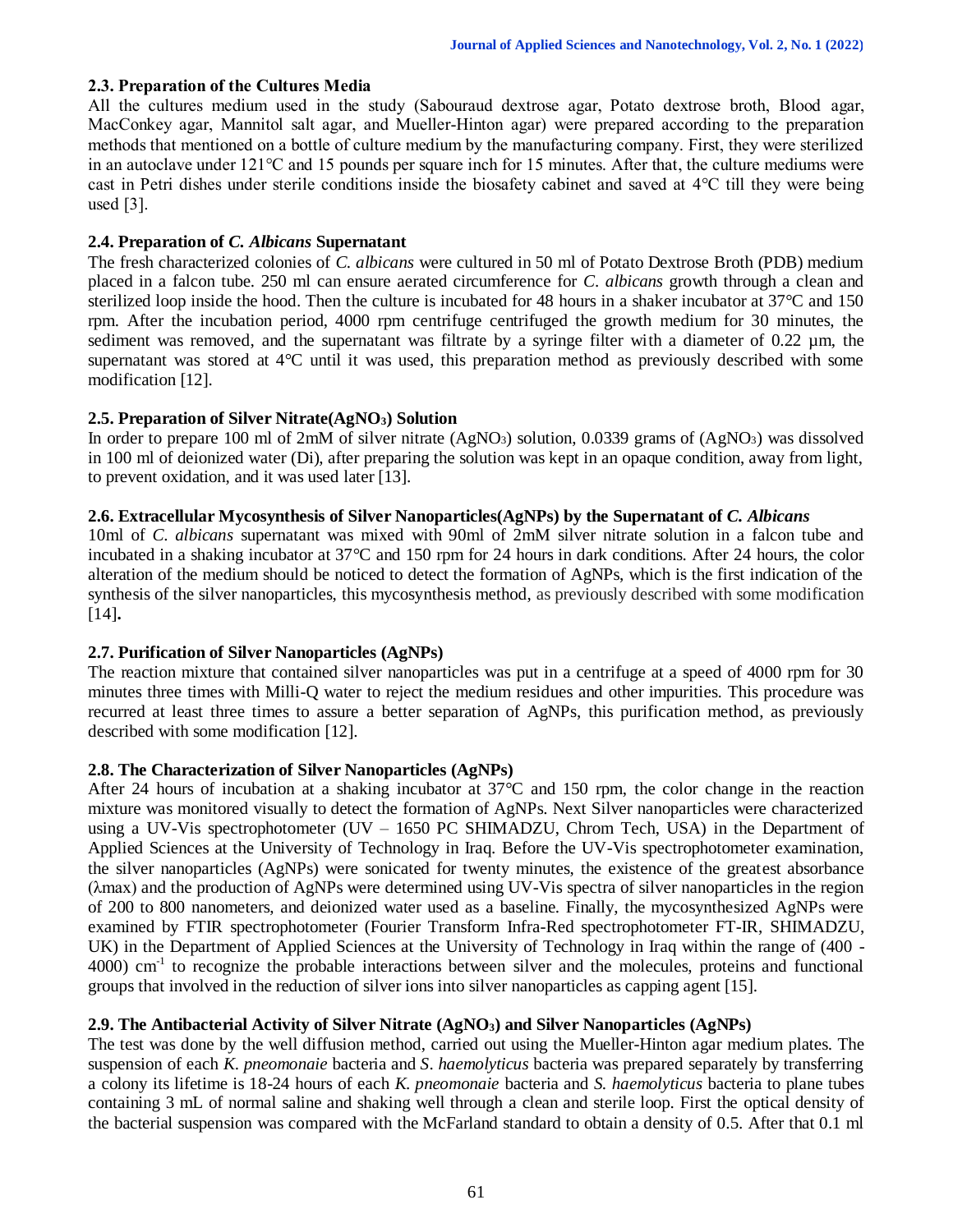of the suspension of the bacteria was transferred and spread over the surface of the Mueller-Hinton agar culture medium evenly using clean and sterile cotton swabs and allow the dishes to dry, the plates were drilled through a clean and sterile well cutter at a rate of 5 wells and then 100  $\mu$ l of varying dilutes of 2mM AgNO<sub>3</sub> solution. Silver nanoparticles (AgNPs) (100%, 50%, 25%,and 12.5%) were aseptically filled in the wells, the negative control well ( $C$ ) was filled with deionized water. Then the plates were incubated in the incubator at 37  $\degree$ C for 24 hours. After 24 hours, the inhibition zone diameter around the well was measured in (mm). This test was done as previously described with some modification [16].

## **2.10. Statistical Analysis**

The data were analyzed according to (Analysis of Variance) ANOVA in two directions, using the prepared statistical program (SPSS.24).

#### **3. Results and Discussion**

## **3.1. The Extracellular Mycosynthesis of Silver Nanoparticles**

After 24 hours of incubation in a shaking incubator within dark conditions at 37°C and 150 rpm, the color change in the reaction mixture from pale yellow to brownish color as shown in (Figure 1). Also, the color alteration was the first indicator of the formation of AgNPs because of the reduction of Ag ions and Plasmon resonance.

These findings are consistent with those of a prior studies conducted by Magdi *et al.* [17], in another previous study by Bahat *et al.* [12], it has been reported that the reduction of metal ions into silver nanoparticles can be when the color of the reaction solution changes into brownish color after 24 hours of incubation, due to the reduction of metal ions.



**Figure 1:** Extracellular mycosynthesis of AgNPs using the supernatant of *C. albicans*. (A) refers to supernatant of *C. albicans* and AgNo<sub>3</sub> solution before mycosynthesis, (B) refers to the mycosynthesis of AgNPs by *C. albicans* after 24 h at 37°C in dark conditions.

# **3.1. The Characterization of Silver Nanoparticles (AgNPs)**

## **3.1.1. UV-Vis Spectroscopy**

The formed AgNPs by *C. albicans* were further specified by the UV–visible spectroscopy, the appearance of the highest absorbance (λmax) at the wavelength of 429 nanometers indicated the creation of silver nanoparticles as shown in (Figure 2). The appearance of a peak at 429 nanometers is because of the phenomenon of the surface Plasmon resonance, which occurs due to the excitation of the surface Plasmon present on the outer surface of the AgNPs which gets excited due to the applied electromagnetic field. These results are so close to a previous study done by Bhat *et al*. [12] which reported, the biosynthesized AgNPs by *C. albicans* showed an absorption peak at 430 nanometers.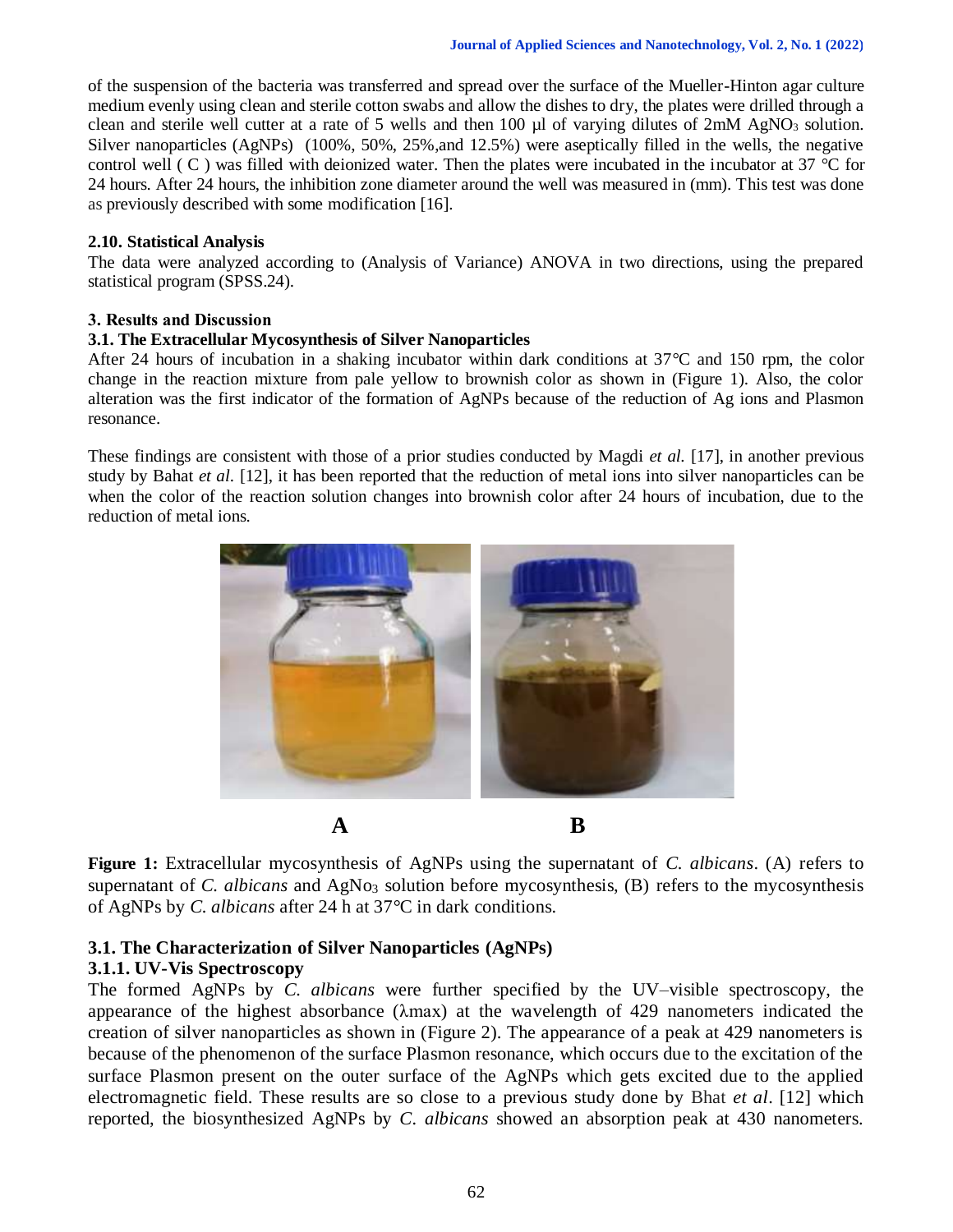Also, the results are in line with another previous study, and the researchers reported that the absorption peak of the biosynthesized AgNPs was 420 nm. [12, 18].



**Figure 2:** UV-Vis Analysis of Biosynthesized AgNPs.

#### **3.1.2. Fourier Transmission Infrared Spectroscopy (FTIR)**

The FTIR test was implemented to recognize the potential biomolecules and functional groups that are responsible for the reduction of Ag ions into AgNPs as a capping agent. The FTIR spectra of synthesized Ag nanoparticles peaks at  $3,421$ ;  $2,891$ ;  $1,647$ ; and  $1,363$  cm<sup>-1</sup> as shown in the (Figure 3, Table 1). The formation of bands due to (O–H alcohol) (around 3,421 cm<sup>-1</sup>), aldehydic C–H stretching (2,891 cm<sup>-1</sup>), C=O amides (1,647 cm<sup>-1</sup>), C– N and C– C stretching (1,363 cm<sup>-1</sup>). The peaks indicate the presence of C=O elongating vibrations in the formation of Ag nanoparticles aggregates, and these results are in agreement with previous studies [12,19].

| Table 1. The functional groups present in the FTIR analysis for AgNPs. |  |  |  |  |
|------------------------------------------------------------------------|--|--|--|--|
|------------------------------------------------------------------------|--|--|--|--|

| Wave number $(cm^{-1})$ | Functional group | Bond type           |
|-------------------------|------------------|---------------------|
| 3.421                   | Alcohol          | O–H                 |
| 2.891                   | Aldehyde         | C-H                 |
| 1.647                   | Amides           | $C=O$               |
| 1.363                   | Amine            | $C - N$ and $C - C$ |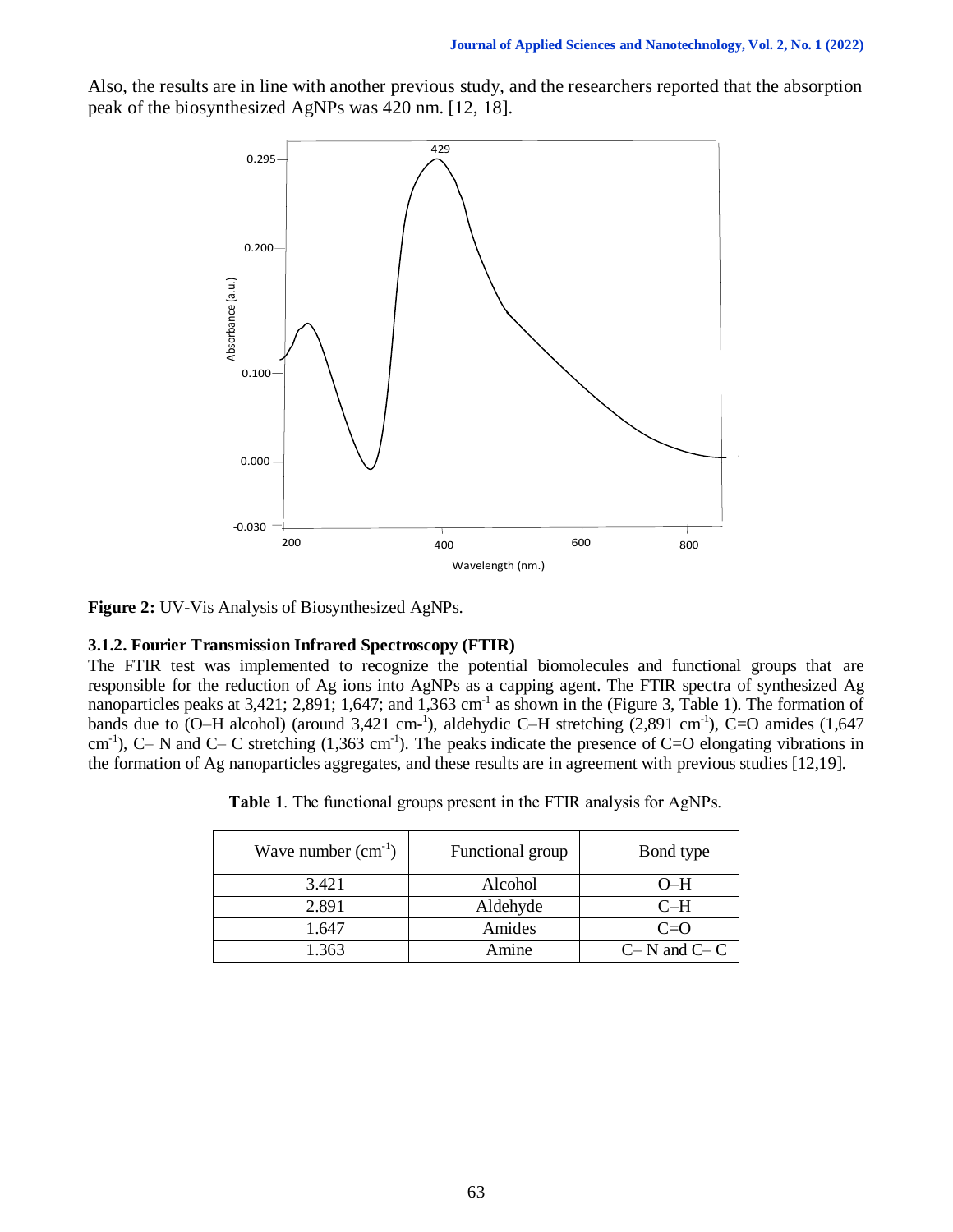

**Figure 3:** The FTIR analysis of biosynthesized AgNPs.

## **3.2. Antibacterial Activity of Silver Nitrate and Silver Nanoparticles**

## **3.3.1. Antibacterial Activity of Silver Nitrate (AgNO3):**

Antibacterial activity of 2mM of AgNO<sup>3</sup> against human pathogenic microorganisms, i.e., *K. pneomonaie*  bacteria and *S.haemolyticus* bacteria, was evaluated by agar well diffusion methods. An inhibition zones diameters of different dilutions of 2mM AgNO<sub>3</sub> against tested bacteria were measured in (mm) as shown in (Table 2, Figure 4). It was observed that the highest effect of AgNO<sup>3</sup> against *S. haemolyticus* was S (100%) which the diameter of the inhibition zone was  $14.00 \pm 1.00$  mm followed by D3 (50%) which the diameter of the inhibition zone was 13.66±0.58 mm, followed by D2 (25%) which the diameter of the inhibition zone was  $12.66\pm0.58$  mm. In comparison, the lowest effect of AgNO<sub>3</sub> was D1 (12.5%) which the diameter of the inhibition zone was 11.66±0.58 mm. The highest effect of AgNO<sub>3</sub> against *K. pneumoniae* was S (100%) which the diameter of the inhibition zone was 12.66±0.58, followed by D3 (50%) which the diameter of the inhibition zone was 12.66±0.58 mm, followed by D2 (25%) which the diameter of the inhibition zone was 11.66±0.58 mm. While the lowest effect of AgNO<sub>3</sub> was D1 (12.5%) which the diameter of the inhibition zone was  $9.00\pm0.00$  mm. The inhibition zone diameter showed that silver nitrate was more efficient against *S. haemolyticus* in comparison to *K. pneomonaie* bacteria as shown in (Figure 4). These results are in line with the finding of a previous study that reported AgNO<sup>3</sup> was more effective against Gram-positive bacteria than Gram-negative bacteria [20]. No antimicrobial activity has been observed by the *C. albicans* supernatant, as shown in (Figure 5). These results are in line with the finding of Hany *et* al. [17], which they reported in their study that the fungal extract did not show any activity against MRSA. Also, Mohammad *et al*. [21] reported that *C. glabrata* supernatant had observed no antimicrobial activity against tested bacteria and *Candida* spp. [17, 20, 21].

| Table 2. Antibacterial activity of AgNPs and biosynthesized AgNPs against two types of pathogenic bacteria. |  |  |  |
|-------------------------------------------------------------------------------------------------------------|--|--|--|
|                                                                                                             |  |  |  |

|                 | Inhibition zone in diameter of different concentration |                          |                  |                  |  |
|-----------------|--------------------------------------------------------|--------------------------|------------------|------------------|--|
| M.O             |                                                        | Silver nitrate $(AgNO3)$ |                  |                  |  |
|                 | D1                                                     | D <sub>2</sub>           | D3               | S                |  |
|                 | $11.66 \pm 0.58$                                       | $12.66 \pm 0.58$         | $13.66 \pm 0.58$ | $14.00 \pm 1.00$ |  |
| S. haemolyticus | Silver nanoparticles (AgNPs)                           |                          |                  |                  |  |
|                 | $14.00 \pm 1.00$                                       | $14.66 \pm 1.15$         | $17.00 \pm 1.00$ | $17.33 \pm 0.58$ |  |
| k. pneomonaie   | Silver nitrate $(AgNO3)$                               |                          |                  |                  |  |
|                 | $9.00 \pm 0.00$                                        | $11.66 \pm 0.58$         | $12.66 \pm 0.58$ | $12.66 \pm 0.58$ |  |
|                 | Silver nanoparticles (AgNPs)                           |                          |                  |                  |  |
|                 | $13.00 \pm 1.00$                                       | $13.66 \pm 0.58$         | $15.33 \pm 0.58$ | $16.0 \pm 1.00$  |  |

**Note:** The symbol (S) refers to 100%, D3 refers to 50%, D2 refers to 25%, D1 refers to 12.5%.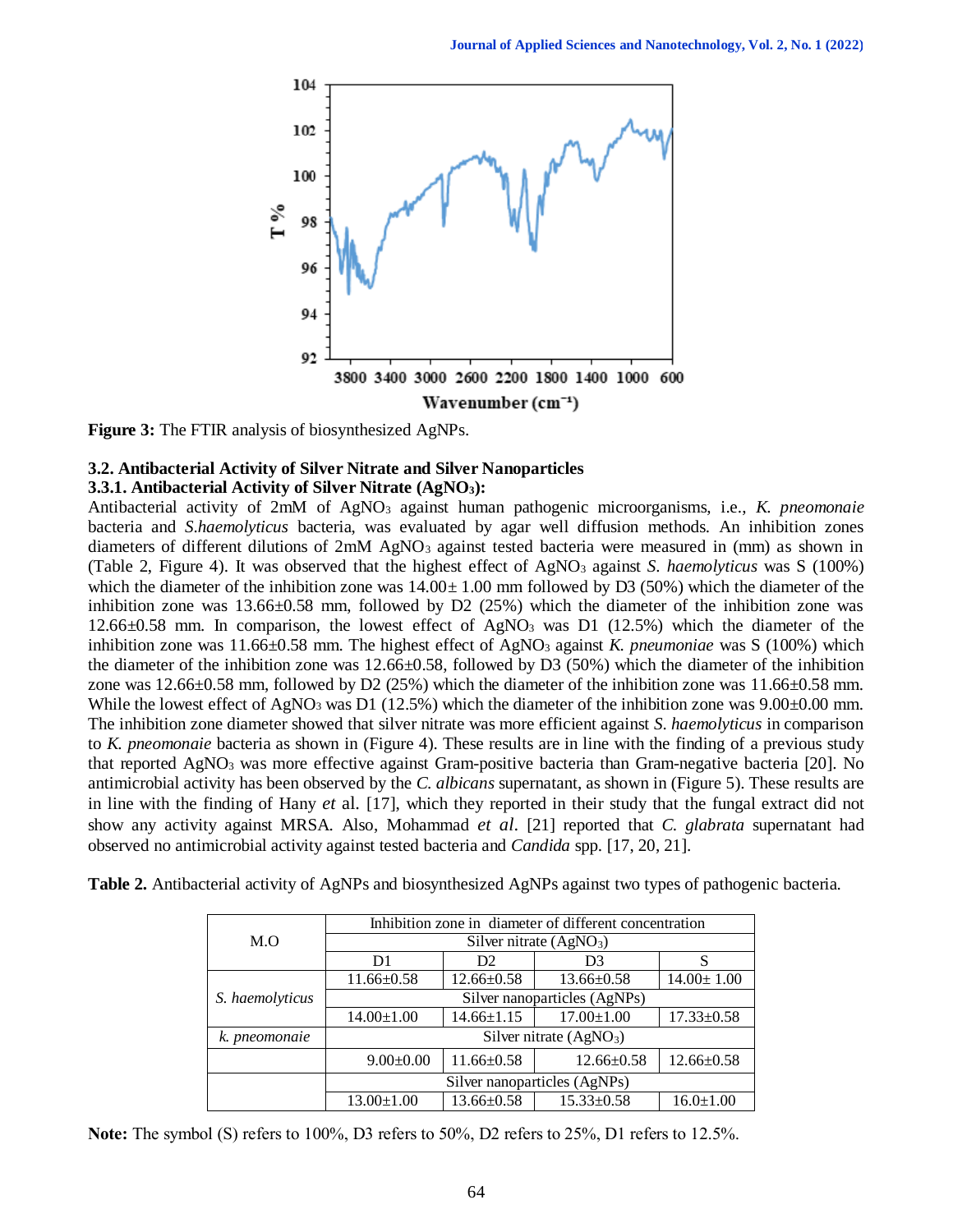

**Figure 4**: The antibacterial activity of silver nitrate against (A) *S. haemolyticus*, (B) *K*. *pneomonaie* bacteria.

**Note:** (S) refers to 100%, (D3) refers to 50%, (D2) refers to 25%, (D1) refers to 12.5%, (C) refers to negative control.



**Figure 5:** The antibacterial activity of *C. albicans* supernatant against (A) *S. haemolyticus*, (B) *K. pneomonaie* bacteria.

**Note:** (C) refers to negative control, (S) refers to *C. albicans* supernatant.

## **3.3.2. Antibacterial Activity of Mycosynthesized Silver Nanoparticles (AgNPs)**

The antibacterial activity of silver nanoparticles against two human pathogenic bacteria, i.e., *K. pneomonaie* bacteria, and *S. haemolyticus* bacteria, was evaluated by agar well diffusion methods. An inhibition zone diameter of silver nanoparticles against tested bacteria at different dilutions were measured in (mm) as shown in (Table 2, Figure 6). The highest effect of the AgNPs against *K. pneumoniae* was S (100%) which the diameter of the inhibition zone was  $16.00 \pm 1.00$  mm followed by D3 (50%) which the diameter of the inhibition zone was 15.33 ±0.58 mm, followed by D2 (25%) which the diameter of the inhibition zone was 13.66±0.58 mm. On the other hand, the lowest effect of the AgNPs was D1 (12.5%) which the diameter of the inhibition zone was 13.00±1.00mm. Furthermore, the highest effect of the AgNPs against *S. haemolyticus* was the S (100%) which the diameter of the inhibition zone was 17.33±0.58 mm, followed by D3 (50%) which the diameter of the inhibition zone was 17.00±1.00 mm, followed by D2 (25%) which the diameter of the inhibition zone was 14.66±1.15 mm. While, the lowest effect of the AgNPs was D1 (12.5%), which the diameter of the inhibition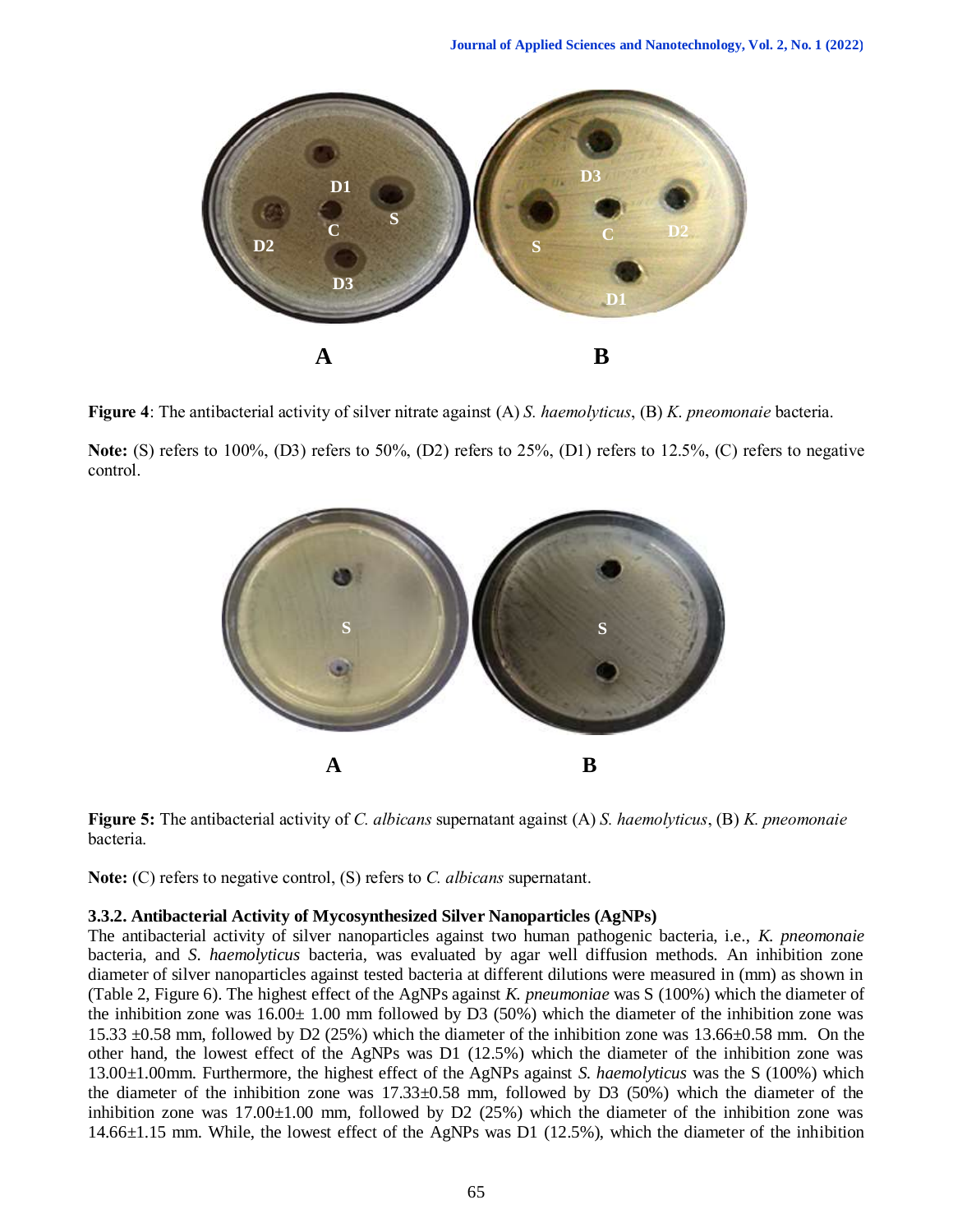zone was 14.00±1.00 mm, as shown in (Figure 6). It was very clear that silver nanoparticles were more efficient against *S. haemolyticus* as compared to *K. pneomonaie* bacteria. These results are in agreement with previous studies that reported AgNPs have more antibacterial activity against Gram-positive bacteria than Gram-negative bacteria [20, 22]. Other research has found that AgNPs have greater antibacterial activity against Gram-negative bacteria than Gram-positive bacteria [20, 22-24]. These differences in AgNPs effectiveness within inhibiting the growth of the two types of bacteria were because of the variations in the cell wall structure of each of *S. haemolyticus* and *K. pneomonaie* bacteria. The cell wall of Gram-positive bacteria contains a thick peptidoglycan layer, which consists of linear polysaccharide chains bound by short peptides, thus forming a more rigid structure leading to difficult penetration of the AgNPs compared to the Gram-negative bacteria where the cell wall possesses a thinner peptidoglycan layer [24, 25]**.** From the AgNO<sup>3</sup> and AgNPs antibacterial activity results, it is clear that AgNPs were more effective as growth inhibitors for *S. haemolyticus* bacteria and *K*. *pneomonaie* bacteria than AgNO<sub>3</sub>. This is in agreement with previous studies [26-28].



**Figure 6**: The antibacterial activity of AgNPs against (A) *S. haemolyticus*, (B) *K. pneomonaie* bacteria.

**Note:** (S) refers to 100%, (D3) refers to 50%, (D2) refers to 25% of AgNPs, (D1) refers to 12.5%, (C) refers to negative control.

## **4. Conclusions**

This study aimed to use the pathogenic *C. albicans* for extracellular mycosynthesis of AgNPs by a simple, cheap, and eco-friendly method. The supernatant of *C. albicans* contains reducing agents that reduces AgNO3. UV-visible and FTIR spectra were used to characterize the mycosynthesized AgNPs. Extracellular mycosynthesis of AgNPs by yeast, i.e., *Candida albicans*, offers advantages over mycelium fungi in that particle separation is more straightforward, and it takes considerably less time with little complexity compared with mold fungi that require a long time for growing and specific growth conditions. The study finds that AgNPs, and AgNO<sup>3</sup> showed more effectiveness against *S. haemolyticus* in comparison to *K. pneomonaie* bacteria taking the other studies in to account which reported AgNPs and AgNO<sup>3</sup> had more effectiveness against Gram-negative bacteria than Gram-positive bacteria. These variations in bacterial static of AgNO<sub>3</sub> and AgNPs are due to the differences in the cell wall structure of *S. haemolyticus* (Gram-positive) and *K. pneumoniae* (Gram-negative) bacteria. The supernatant of *C. albicans* showed no antibacterial activity against *S. haemolyticus* and *K. pneomonaie* bacteria. So, these mycosynthesized silver nanoparticles in the future could work as an alternative to antibiotics and may lead to the expansion and evolution of adequate pharmaceuticals and represent an alternative remedy for the treatment of bacterial infections.

## **Acknowledgement**

The authors are grateful to the Department of Applied Sciences Laboratories, University of Technology, Baghdad, Iraq, for providing experimental support. The authors are responsible for their funding support.

## **Conflict of Interest**

The authors declare that they have no conflict of interest.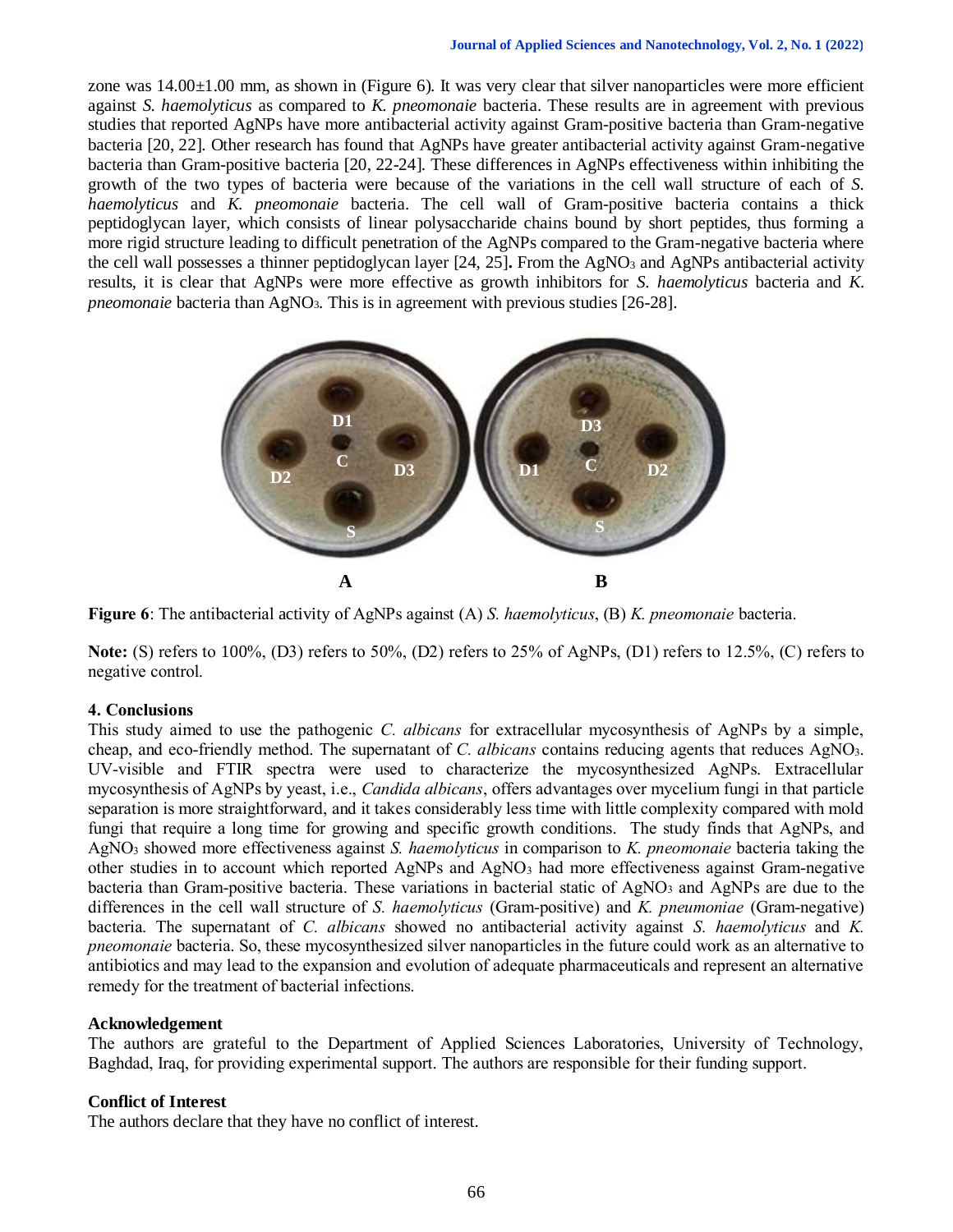#### **References**

- [1] T. Vila et al., "Targeting Candida albicans filamentation for antifungal drug development," *Virulence*, vol. 8, no. 2, pp. 150–158, 2017.
- [2] B. Heras, M. J. Scanlon, and J. L. Martin, "Targeting virulence not viability in the search for future antibacterials," *British journal of clinical pharmacology*, vol. 79, pp. 208–215, 2016.
- [3] R. A. Jabbar, N. N. Hussein, Evaluation The Antibacterial Activity of Biosynthesis Silver Nanoparticles by Lactobacillus Gasseri Bacteria, *Journal of Applied Sciences and Nanotechnology*, vol. 1, no. 3, pp. 86-95, 2021.
- [4] M. A. Al-kinani, A. J. Haider, and S. Al-musawi, "Study the Effect of Laser Wavelength on Polymeric Metallic Nanocarrier Synthesis for Curcumin Delivery in Prostate Cancer Therapy: In Vitro Study," *Journal of Applied Sciences and Nanotechnology*, vol. 1, no. 1, pp. 43–50, 2021.
- [5] B. abd-alhamza S. D. Mohamed, and N. N. Hussien, "Effect of Antibiotics with Laser Radiation on Growth of Two Pathogenic Bacteria Species," *Engineering and Technology Journal*, vol. 30, pp. 146–156, 2012.
- [6] P. Singh, A. Garg, S. Pandit, V. Mokkapati, and I. Mijakovic, "Antimicrobial Effects of Biogenic Nanoparticles," *Nanomaterials*, vol. 8, no. 12, p. 1009, Dec. 2018.
- [7] R. M. A. Al Majeed, N. N. Hussein, and K. F. Al-azawi, "Detection The Antimicrobial Activity Of Agnps Synthesized By Quercus Infectoria Plant," *Plant Archives*, vol. 20, no. 1, pp. 579–584, 2020.
- [8] M. Gholami-shabani and A. Akbarzadeh, "Antimicrobial Activity and Physical Characterization of Silver Nanoparticles Green Synthesized Using Nitrate Reductase from Fusarium oxysporum," *Applied biochemistry and biotechnology*, vol. 172, pp. 4084–4098, 2014.
- [9] S. R. Waghmare and M. N. Mulla, "Ecofriendly production of silver nanoparticles using Candida utilis and its mechanistic action against pathogenic microorganisms," 3 Biotech, vol. 5, pp. 33–38, 2014.
- [10] G. Krishna, and P. Vadapally, "Biogenic synthesis of silver nanoparticles from white rot fungi: Their characterization and antibacterial studies," *OpenNano*, vol. 2, pp. 64–78, 2017.
- [11] S. K. S. and A. D. Afifa Qidwai, A. Pandey, R. Kumar, "Advances in biogenic nanoparticles and the mechanisms of antimicrobial effects," *Indian Journal of Pharmaceutical Sciences*., vol. 80, pp. 592–603, 2018.
- [12] M. A. Bhat, B. K. Nayak, and A. Nanda, "Evaluation of Bactericidal Activity of Biologically Synthesised Silver Nanoparticles from Candida albicans in Combination with Ciprofloxacin," *Materials Today: Proceedings*, vol. 2, no. 9, pp. 4395–4401, 2015.
- [13] K. Shameli, M. Bin Ahmad, A. Zamanian, and P. Sangpour, "Green biosynthesis of silver nanoparticles using Curcuma longa tuber powder," *International journal of nanomedicine*, vol. 7, pp. 5603–5610, 2012.
- [14] L. S. Devi, S. R. Joshi, L. S. Devi, and S. R. Joshi, "Antimicrobial and Synergistic Effects of Silver Nanoparticles Synthesized Using Soil Fungi of High Altitudes of Eastern Himalaya," *Mycobiology*, vol. 40, pp. 27–34, 2018.
- [15] N. N. Hussein and M. M. Khadum, "Evaluation of the Biosynthesized Silver Nanoparticles '' Effects on Biofilm Formation," *Journal of Applied Sciences and Nanotechnology*, vol. 1, no. 1, pp. 23–31, 2021.
- [16] M. Jalal et al., "Advances Green synthesis and antifungal activity of Al 2 O 3 NPs against fluconazoleresistant Candida spp isolated from a tertiary care hospital," *Royal Society of Chemistry Advances*, vol. 6, pp. 107577–107590, 2016.
- [17] H. M. Magdi, M. H. E. Mourad, and M. M. A. El-Aziz, "biosynthesis of silvernanoparticles using fungi and biological," *The Egyptian Journal of Experimental Biology (Botany)*, vol. 10, no. 1, pp. 1–12, 2014.
- [18] A. H. Hussein, and N. N. Muslim, "Detection of the antibacterial activity of AgNPs biosynthesized by Pseudomonas aeruginosa.," *The Iraqi Journal of Agricultural Science*, vol. 50, no. 2, pp. 617–625, 2019.
- [19] D. N. Sathyavathi, R.; Krishna, M. Balamurali; Rao, S. Venugopal; Saritha, and R. Rao, "Biosynthesis of Silver Nanoparticles Using Coriandrum Sativum Leaf Extract and Their Application in Nonlinear Optics," *Advanced science letters*, vol. 3, pp. 138–143, 2010.
- [20] H. D. Salman, "Evaluation and Comparison the Antibacterial Activity of Silver Nanoparticles ( AgNPs ) and Silver Nitrate ( AgNO3 ) on Some Pathogenic Bacteria," *Journal of Global Pharma Technology*, vol. 9, no. December, pp. 238–248, 2017.
- [21] M. Jalal, M. A. Ansari, and M. A. Alzohairy, "Biosynthesis of Silver Nanoparticles from Oropharyngeal Candida glabrata Isolates and Their Antimicrobial Activity against Clinical Strains of Bacteria and Fungi," *Nanomaterials*, vol. 8, p. 586, 2018.